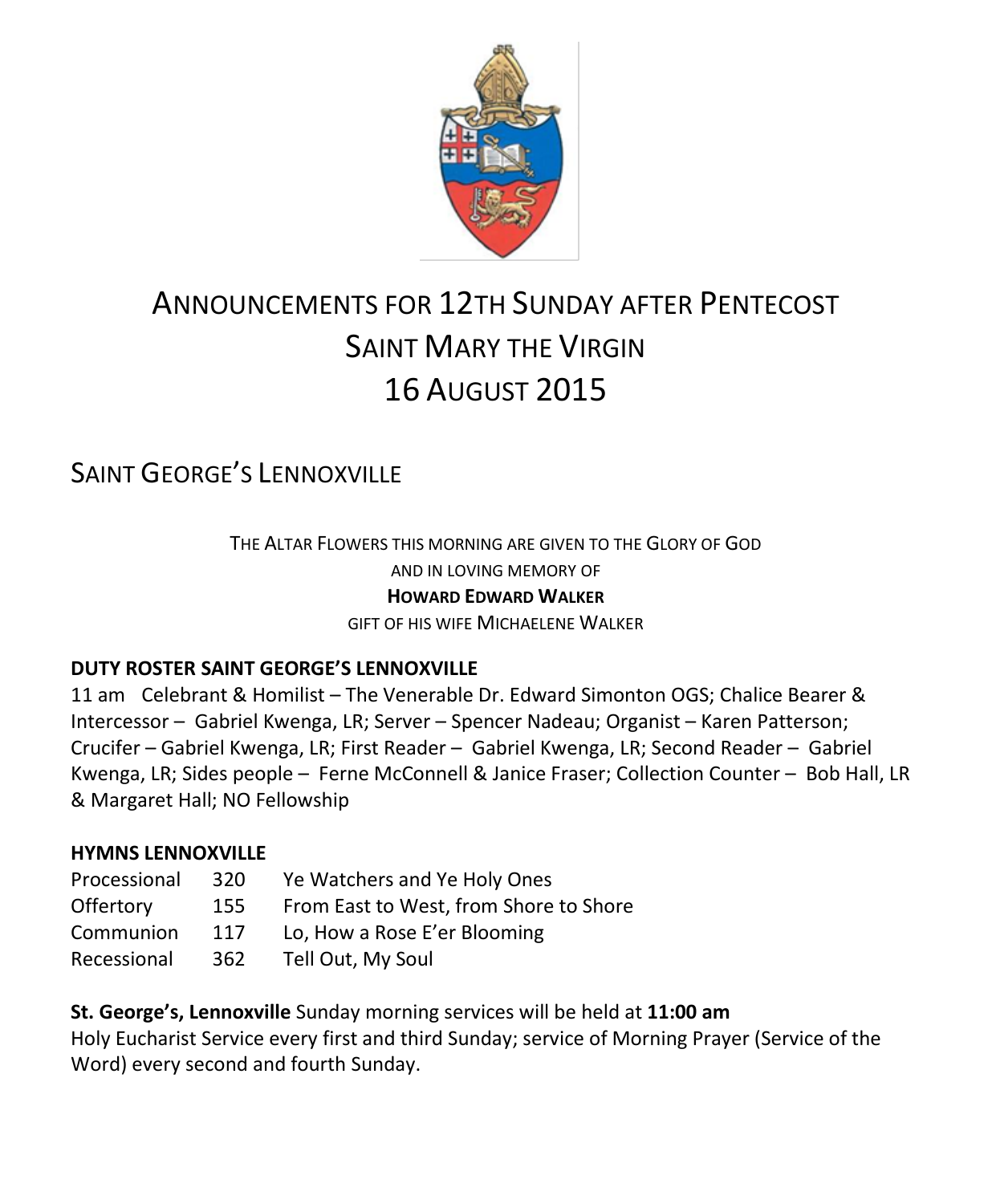#### **FLOWERS FOR THE ALTAR - LENNOXVILLE**

You are encouraged to bring cut flowers from your gardens to put on the altar for Sunday morning. Vases are available. If the flowers are in memory of a loved one, please provide a note with the details. There will not be any flowers from the florist during July and August.

### SAINT BARNABAS NORTH HATLEY

THE ALTAR FLOWERS THIS MORNING ARE GIVEN TO THE GLORY OF GOD AND IN LOVING MEMORY OF **NEWTON & MURIEL MUNKITTRICK** GIFT OF THEIR SON MICHAEL AND FAMILY

#### **DUTY ROSTER SAINT BARNABAS NORTH HATLEY**

9 am Celebrant & Homilist – The Venerable Dr. Edward Simonton OGS; Eucharist Assistant – John Moses; First Reader – Jack Wilmer; Second Reader – Brad Mitchell; Sides person – Ann Mitchell; Organist – Louis Brouillette

**St. Barnabas, North Hatley** Sunday morning services will be held at **9:00 am** Holy Eucharist Service every first and third Sunday; service of Morning Prayer (Liturgy of the Word) every second and fourth Sunday.

In addition to the Morning Prayer Services on the 2<sup>nd</sup> and 4<sup>th</sup> Sundays, there will be a short half hour Eucharist at 4 pm, celebrated by Fr Edward, followed by the Fresh Start Model discussions. These discussions are aimed at helping congregations in transition understand the underlying issues that parishes wrestle with as they attempt to discern future ministry and mission. It is hoped as many members of our congregation as possible will take part in this process of discernment. Everyone will be welcomed openly and their opinions respectfully heard.

#### **The following schedule lists the topics of discussion:**

August 23rd Learning Conflict Awareness

August  $30<sup>th</sup>$  Understanding Power, Influence, Control and Authority in a congregation It is hoped as many members of our congregation will take part in these discussions. Everyone will be welcomed openly and their opinions respectfully heard.

### UPCOMING EVENTS

#### **CORPORATION – LENNOXVILLE**

Meets Wednesday, August 26 at 7 pm in the Choir Room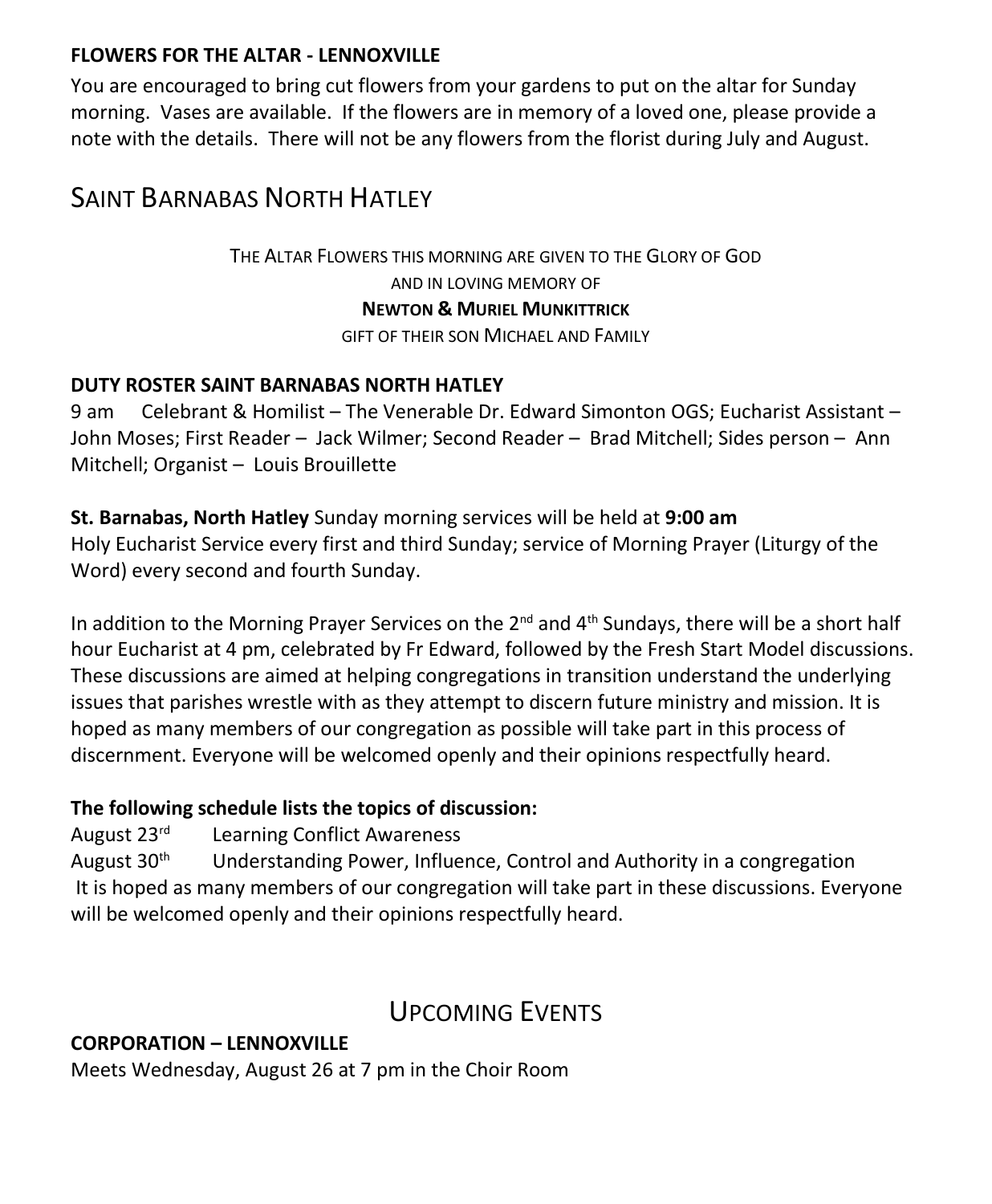#### **DEANERY SERVICE AUGUST 30**

The Deanery Service on Sunday, August 30 will be held at 10:30 a.m. at St. George's Lennoxville (84 Queen Street). There will be Sunday School for the children.

#### **SUNDAY AUGUST 30 – SERVICES CANCELLED**

NO SERVICES on August 30 in Coaticook, Ayer's Cliff, Hatley. North Hatley has cancelled the 9 am service; however there will be a 4 pm Eucharist service followed by the Fresh Start Model discussion.

#### **CONCERT – LENNOXVILLE**

Dimanche 30 août 2015 au Musée Uplands 15h00 : LEVÉE DE FONDS : Trio Boufill : (clarinettes) avec Stéphane Tremblay, Jean-Yves St-Pierre et Pauline Farrugia (clarinette si bémol et basse).

### TODAY 9:00 AM SAID EUCHARIST NORTH HATLEY 9:15 AM MORNING PRAYER MAGOG 11:00 AM SUNG EUCHARIST SUNG LENNOXVILLE 2:00 PM SAID EUCHARIST SAID HATLEY NEXT SUNDAY 9 AM **MORNING PRAYER** NORTH HATLEY 9:15 AM SAID FUCHARIST AYER'S CLIFF 9:15 AM SAID EUCHARIST MAGOG 11 AM **MORNING PRAYER** LENNOXVILLE 11 AM SAID EUCHARIST COATICOOK 4 PM SAID EUCHARIST NORTH HATLEY

### SERVICES THIS WEEK

# DEANERY MEETINGS AT ST GEORGE'S LENNOXVILLE

#### **DEANERY WORSHIP MINISTRY TEAM**

Meets Tuesday, August 18 at 10:00 – 11:00 am in the Upper Room

# CHURCH CALENDAR

| <b>MONDAY</b>    | JOHN STUART, PRIEST, MISSIONARY AMONG THE MOHAWKS, 1811 |
|------------------|---------------------------------------------------------|
| <b>TUESDAY</b>   | FERIA                                                   |
| <b>WEDNESDAY</b> | FFRIA                                                   |
| <b>THURSDAY</b>  | SAINT BERNARD, ABBOT OF CLAIRVAUX, 1153                 |
| FRIDAY           | FERIA                                                   |
| <b>SATURDAY</b>  | FFRIA                                                   |
| <b>SUNDAY</b>    | 13 <sup>TH</sup> SUNDAY AFTER PENTECOST                 |